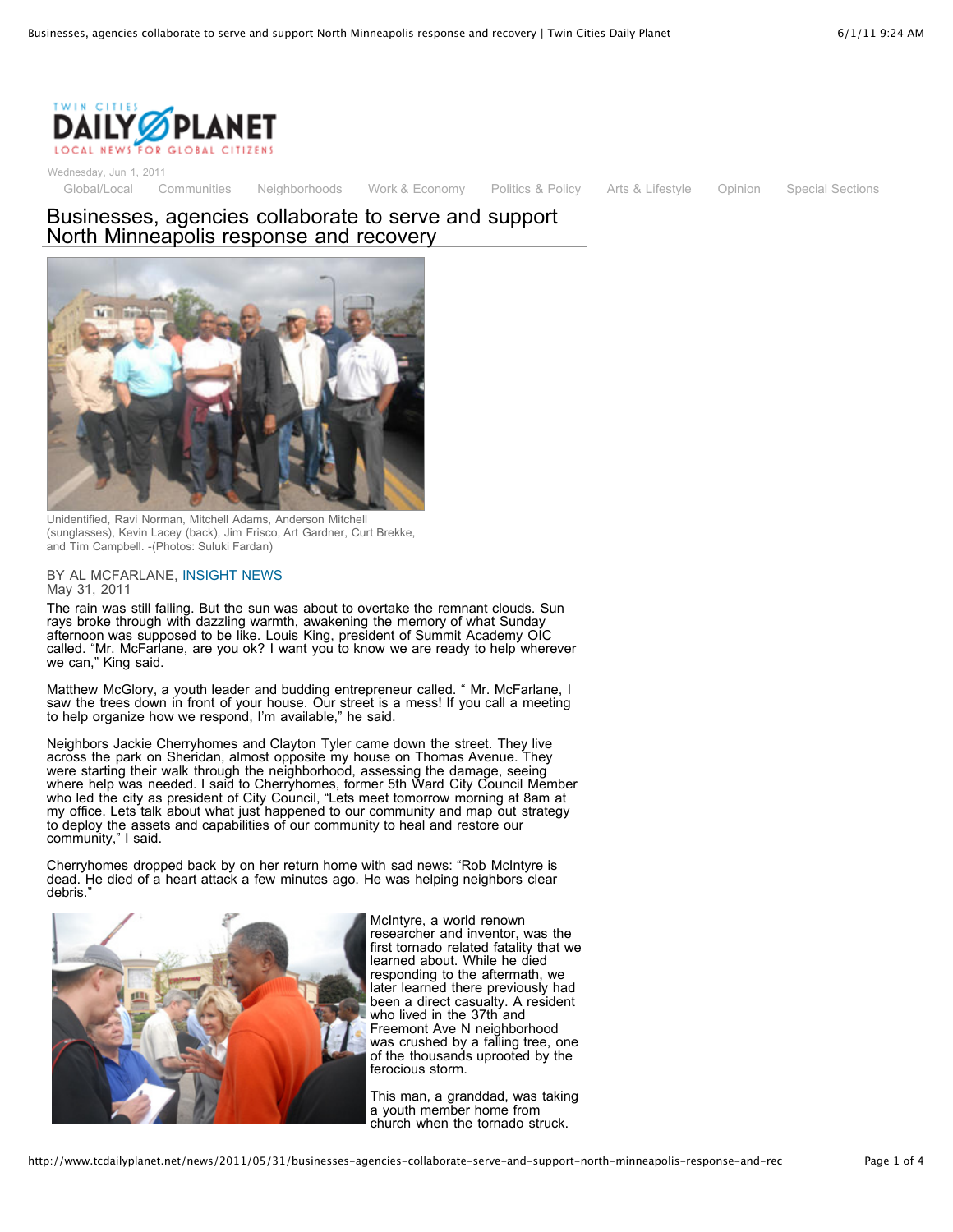Family members said later on television news that his face had been shorn off. A decapitation. The young man, we learned, suffered serious injury, but would survive.

So it's now between 3 and 4pm.

Less than an hour ago, I think about half past two, my partner Bobbie Ford and I sat at the stop light in our SUV, second car in line, waiting for the light to change. We were facing east on Olson Memorial Highway, preparing to turn left onto Wirth Parkway. As I drove in from Plymouth, I marveled at the weather in my rear view mirror. Ominous clouds blackened and billowed. Weather moves from west to east, I said. We should be home before this gets too serious, I thought.

## Wrong.



Before the light could change, the sky changed. The wind became visible. Not just metaphorically, as in the swaying of tree branches and leaves, but palpably, decloaked by its cargo: trees falling from the sky.

When the light finally changed, like the car in front of us (why were they waiting?) we u-turned and sped out to the west, hoping not to be lifted by the spiraling tornado.

It seemed safe again as we

neared the Highway 100 exchange. So we turned around again and headed back toward the storm. It looked like things were clearing up. We made our way through Theodore Wirth Parkway, noticing a little damage, then, just past the Chalet, as we headed up Plymouth Avenue, all we could say was "Oh my God!"

Plymouth Avenue was blocked. Trees were down. Power poles were down. Several power lines stretched across the street. Not safe to drive across, we decided.

Doing video with MyTouch telephone in one hand, and driving with the other, we retreated again and detoured north on Wirth Parkway to Golden Valley Road.

It looked like the Apocalypse. The course from Washburn to Penn was like a giant slalom ski course…to the left….then to the right…then to the left again….avoiding trees, however, not ski run markers.

By the time we got to Penn, first responders were on hand, triaging stunned traffic, beaming in on power hazard, looking for people who needed help. Penn Avenue from Golden Valley to Plymouth was the same way. When we got to Thomas, we found our usual access to garage area parking blocked. We parked on the street in front of our house.

Ivan Phifer, an Insight News reporter and Northside resident, along with his dad and mom, Kathy and Renne Phifer, came by. Like the Cherryhomes/Tyler family, they were surveying the neighborhood, helping where they could. They stopped and visited with us for a while, as did our daughter, Selene and nephews and nieces, who called and visited, concerned for our well being.

Phifer told us he walked through the tornado and at one point, was lifted in the air and dropped again.

I made the call to several elders in the neighborhood. "Let's meet in the morning at Insight."

Congressman Keith Ellison, State Senator Linda Higgins, State Representative Bobby Joe Champion, Cora McCorvey, executive director of Minneapolis Public Housing Authority, along with MPHA staffer, Bob Boyd, Jim Frisco, president of the Falcon Group, who represented National Association of Minority Contractors-Upper Midwest (NAMC-UM), several executives from Thor Construction, including Ravi Norman and Tim Campbell, and independent contractors like Don Steele, of D & J Construction, Kevin Lacy of The Heating Guy, LLC, Mitchell Adams, and manufacturer/distributor Don Bryant, president of Alden Group, and contractor Anderson Mitchell, joined mastermind organizer and educator Louis King, president of Summit Academy OIC and leader of the H.I.R.E Minnesota movement, and Chanda Baker Smith, president of Pillsbury United Communities in weighing the impact of the tornado and crafting a collaborative response.

The question: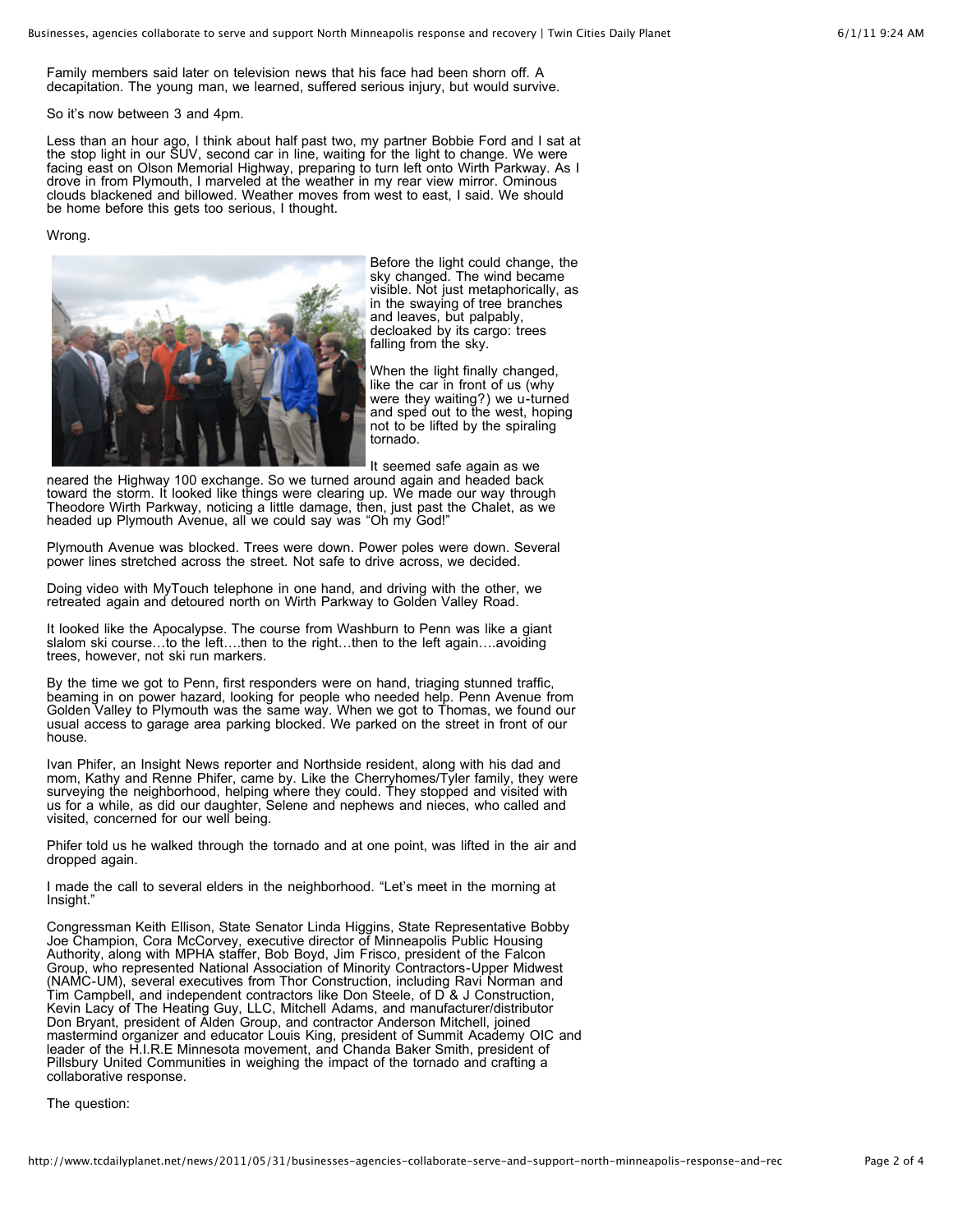How do we communicate to the public about the resources and supports in North Minneapolis? Is there concern about scam contractors – outsiders who are in a rush to "help"?

We determined we should use our community media, including Insight News, Spokesman-Recorder, North News, KMOJ, WRNB and KFAI Radio, and, work with churches and non-profits to warn residents of scams and inform residents of North Minneapolis resources.

We said it is important to serve notice that our community is organized and responsive and that engaging assets like the Black Chamber of Commerce, NAMC, Thor, Summit Academy OIC, Network for Better Futures, Minneapolis Urban League, NorthPoint Health & Wellness Center, Turning Point, Urban Research Outreach/Engagement Center (UROC) and other legacy institutions will best serve residents, business and agencies that make up our community.

\* We decided to set up a Construction/Clean-up Clearinghouse with Thor Construction being the lead organization.

Thor will establish a special number and assign staff to respond.

\* Promote the phone contact number and resource information through all communications and media networks in North Minneapolis.

Create Message: We Care, Northside!

\* Instruct contractors to contact Thor to get on referral list.

NAMC will assist in coordination effort.

Pillsbury agreed to serve as Services and Helping Resource Coordinator for people in need of food, housing and other services. Pillsbury staff would be available at Oak Park Center, 1701 Oak Park—Phone: (612) 377-7000.

The elected officials said their offices would continue to collect and distribute resource information to their constituents.

Insight News agreed to create newspaper advertisements and broadcast PSAs providing the "We Care, Northside!" Hotline numbers. Insight News would coordinate with other community media to continually provide online information at [www.insightnews.com,](http://www.insightnews.com/) [kmoj.com,](http://insightnews.com/kmoj.com) and other community media platforms.

Community churches will bring a legacy of capacity, know-how, and connectedness to the response to the Sunday's tornado, said the Rev. Jerry McAfee. "Yes, there is tremendous physical damage to our homes and streets. But we know there is mental and spiritual trauma as well. Under the umbrella organization His Works United, an ecumenical fellowship spanning the breadth of church denominations, the church community conducted a service for healing, Friday night at Shiloh Temple on West Broadway," Rev. McAfee said. The service celebrated and strengthened the spiritual well-being of our community.

Church leaders supporting the "We Care, Northside!" initiative include: Reverend Jerry McAfee, Pastor of New Salem Missionary Baptist Church, 26th & Lyndale Ave. N., Minneapolis and president of the 42 congregation Minnesota State Baptist Convention; Bishop Richard Howell, Pastor, Shiloh Temple International Ministries, West Broadway & Fremont Av. N., Minneapolis, and president of Pentecostal Assemblies Worldwide; Bishop Fred D. Washington, Pastor, New Covenant Church Of God in Christ, 4254 15th Ave S., Minneapolis and Jurisdictional Prelate, Minnesota Churches of God in Christ; and many non-denominational congregations.

Zion Baptist Church, another legacy institution in North Minneapolis, announced it is creating the Zion Baptist Church Healing Hub, 621 Elwood Ave. N. Minneapolis. The Healing Hub will open from 5pm to 8pm nightly Monday through Friday starting Tuesday May 31st. Fridays feature outdoor cookouts in the church parking lot. For information: 612-377-5436.

"Zion Baptist Church is opening its doors to the Northside community that has been affected directly and indirectly by the tornado. In many ways it has affected us all. We will be offering prayer, spiritual support, snacks, household goods, toiletries, licensed counselors and a place for people to relax, have solitude and a temporary peace of mind," church officials said.

Minneapolis Urban League President, in a statement to the community added: The Minneapolis Urban League has been working with several community partners to organize efforts to respond to resident needs. We have offered our Glover Sudduth Center facility to the City of Minneapolis as a staging area for providing emergency services if they need it. I received a direct call from Sen. Al Franken, asking how we were doing and offering his assistance as we begin to help the community. By the end